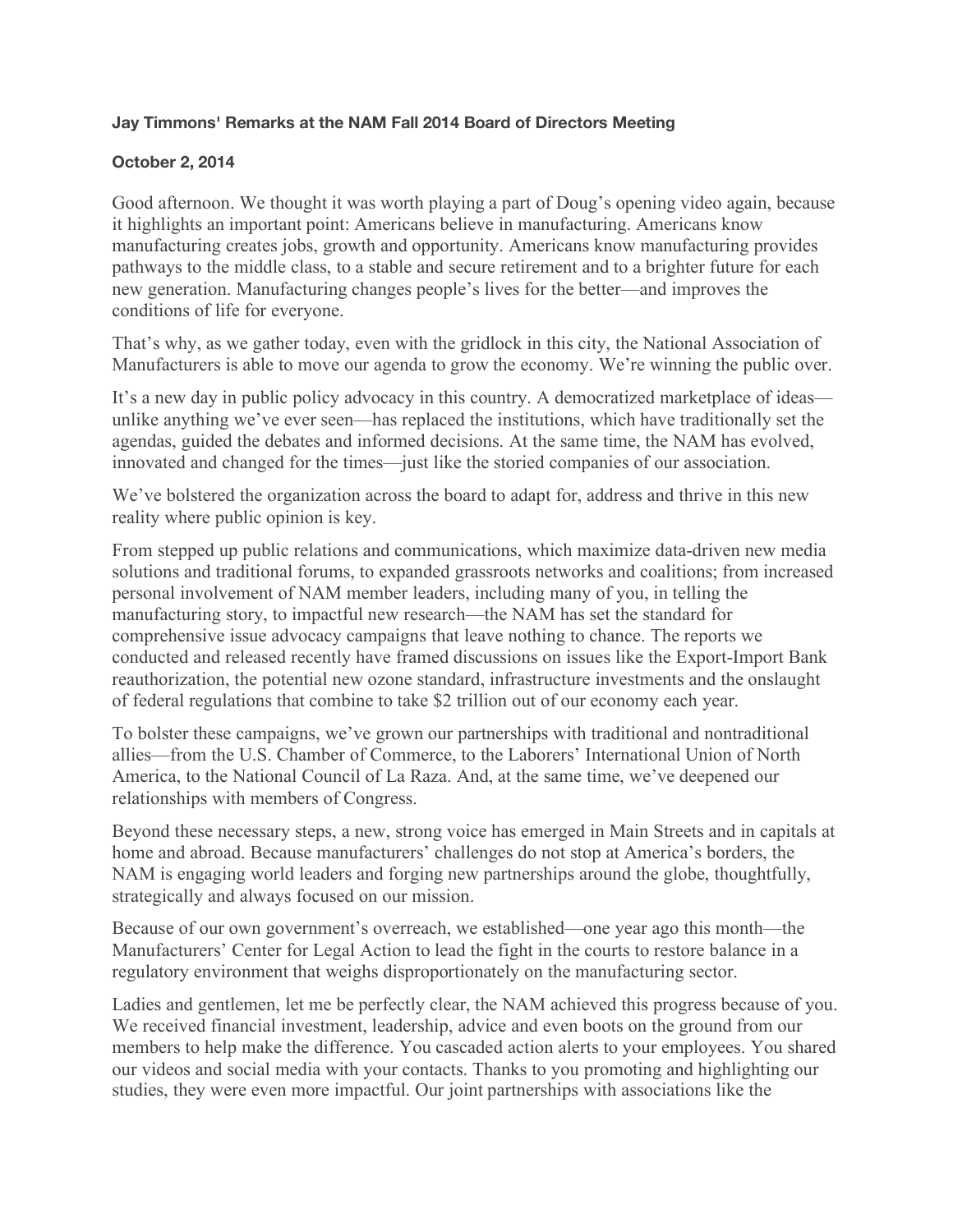Chamber, the Business Roundtable, the Retail Federation, the National Federation of Independent Business, our state association allies and other powerful manufacturing organizations to which you belong and sometimes lead—those alliances have helped make the NAM more successful.

Thanks to your leadership, steadfast support and stepped-up involvement, our approach has worked. We've achieved unprecedented growth—in membership and revenues, a 27 percent increase in the organization's revenues from 2009 to what we project in 2014—empowering manufacturers with more resources to more effectively advance our shared priorities.

And, we are seeing results.

[Accomplishments video]

All this progress has been remarkable. But all these accomplishments are just the beginning. And all we can still achieve stretches beyond the horizon.

Now, we gather this afternoon at a time of reflection and renewal—in a moment of progress and possibility; of challenge as well as opportunity; at a time just a few weeks before Election Day, when we will choose congressional leaders for the next two years.

This will be no surprise to any of you in this room: An August Wall Street Journal/NBC poll found declining trust in both major political parties and a growing pessimism about the future of this country. That poll found that 76 percent of adults lack confidence that their

children's generation will have a better life than they do—an all-time high. Some 71 percent think the country is on the wrong track, and 60 percent believe the United States is in a state of decline. They neither have confidence in the president—who has an approval rating of just 40 percent— nor Congress. Just 31 percent have a favorable view of Democrats in Congress and, shockingly, just 19 percent have a positive view of Republicans in Congress.

Whatever happens in the election next month, it's pretty safe to say the malaise will not dramatically improve, if at all. The gridlock and uncertainty are likely to remain in place. And the issues that are essential to preserving manufacturing's comeback—comprehensive tax and immigration reform, regulatory reform, an "all-of-the-above" energy policy, expanded trade opportunities, bolstered intellectual property protections, long-term infrastructure investments, tort reform and education reform—will continue to be met with resistance, contention and vitriolic partisanship.

But the people of the United States have never been content with being bystanders during history—we force the winds of change. And the people of the United States have not lost our spirit to lead the world. It's in our DNA, it's who we are, and it's who we aspire to be.

The American people are, indeed, ready to rally again—to claim and to secure for their children and future generations the American Dream: a tomorrow that is always better than today. A dream that emboldened our founders to risk their lives for independence and inspired them to craft words and ideals that animate a nation that is the envy of the world. A dream that drove men and women not only to risk their lives abroad, but also to create an "Arsenal of Democracy" that saved a continent, secured liberty and ended a global war. A dream that has attracted millions to our shores, who, in turn, built their future—and ours—here, right here.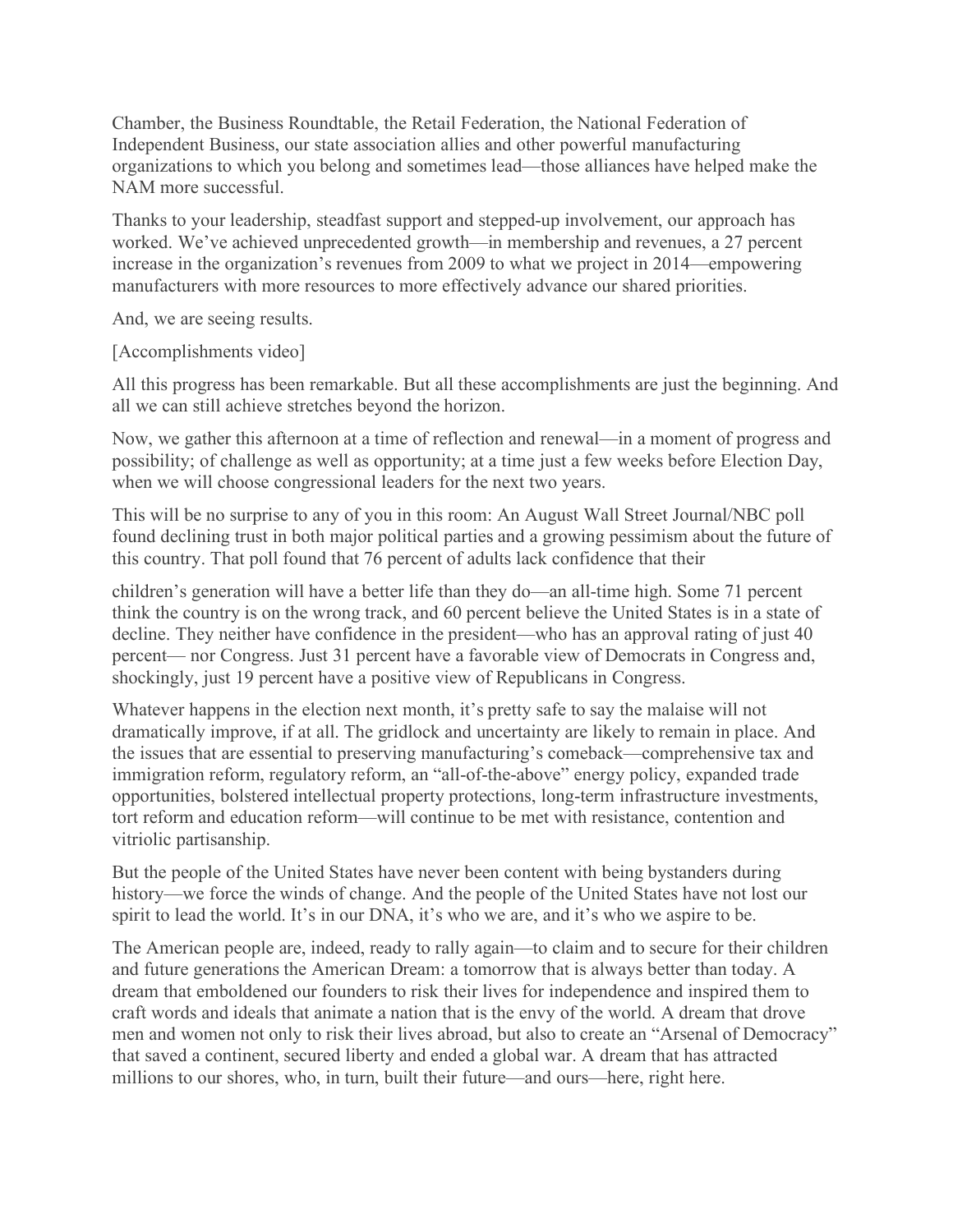America is not lacking belief in that dream or in ourselves. America is not lacking a will to work. The problem today is that America lacks leadership.

The type of leadership that welcomes, encourages and promotes job creation—not rhetoric that disparages the motives and patriotism of the people who create those jobs.

The type of leadership that inspires all people to achieve more—not that reduces us to be nothing more than average.

The type of leadership that brings us progress—not that creates gridlock and, worst of all, divides our people and turns us against ourselves.

Leadership that understands and values American exceptionalism and that sets goals and aligns policies that preserve and perpetuate it, not only here but around the world.

That is our unique opportunity, that is our responsibility, and that is what we must do: we must lead, and we must unite the nation. The gridlock will end—and we must be the catalyst for the change that is so imperative.

Americans are ready to look to us to break the gridlock. To fill the vacuum of leadership. To provide solutions that spur innovation, bolster job creation and promote economic growth. Solutions grounded on four unifying principles that fueled manufacturing's rise in the United States and that have made our country the greatest in the history of the world: free enterprise, competitiveness, individual liberty and equal opportunity.

Free enterprise—the vitality of pure market forces that drive innovation and growth in the private sector.

Competitiveness—the pragmatic policies that enable our businesses to increase investment, expand markets and succeed in the global economy.

Individual liberty—the creativity and entrepreneurship unleashed by protecting, defending and, yes, advancing the basic freedoms enshrined in our Constitution and Bill of Rights.

Equal opportunity—the fundamental belief that, given the chance, every human being has the potential to prove they can contribute to the success of our enterprises, our communities and our nation.

How do these principles apply to a national policy agenda? Well, our taxes must be more competitive; our regulations must be more transparent, consistent, balanced and fair. We must remove taxes and modify regulations and change laws that get in the way of our people maximizing their potential to contribute. Our approach to infrastructure must be recalibrated toward the future; our "all-of-the-above" energy policy must extend beyond words and into action. We must modernize our workforce training system for the 21st century—to prepare our people to excel in the global economy. And we must finally move forward on comprehensive immigration reform—not only because it makes us more competitive, but also because it's the right thing to do.

Free enterprise, competitiveness, individual liberty and equal opportunity—these principles are a strategy for seizing what's achievable and making business the business of America again.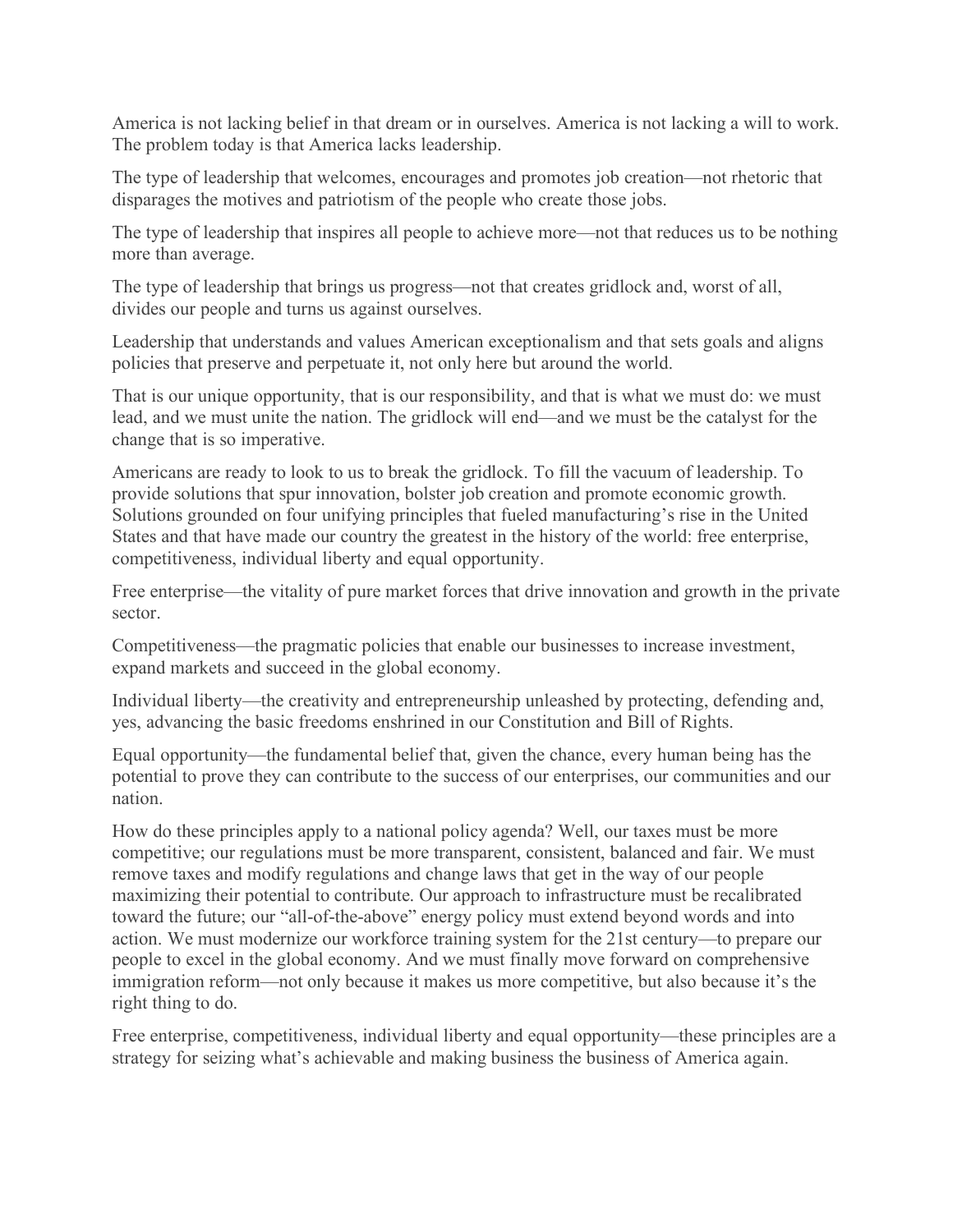The present gridlock in Washington and uncertainty around the country are the result of too many politicians—in both parties—who are willing to allow these principles to diminish or to erode. And that gridlock and uncertainty are the consequence of failures to support and to cultivate Republican and Democratic candidates who embrace free enterprise, competitiveness, individual liberty and equal opportunity as a governing philosophy.

It's time—well past time—to get Washington working again. And these principles chart the course. They align with the values and beliefs of the majority of the American people—because these ideals are written into our founding documents, they are etched into our past, and they are woven throughout our history. They'll help us win elections and secure sound and wise policy that will ignite prosperity and growth.

Now, to advance this agenda, America needs each of you in this room and all business leaders all across the country to engage, to educate and to persuade.

And thanks to the great work of you and other members around the country, the NAM is showing the way.

In terms of election engagement, the NAM has expanded our programs at every level—to help break the gridlock and turn out manufacturing voters. We've built a broad coalition of national, state and local partners and allies to host employee registration drives. We've spearheaded getout-the-vote efforts during the most recent primary season—and we will have efforts in Colorado, Iowa, Kentucky and North Carolina this fall. Our travel teams will head to those states, to visit NAM members and canvass with voter guides and election materials. In addition, we've organized nonpartisan forums around the country to educate manufacturing voters and increase our impact in the elections. And our online Election Center has become the one-stop resource for manufacturers—employers and employees—for customized election information, for how-to guides on building effective and legally sound get-out-the-vote strategies and for priority issue education.

And the NAM has taken the engagement discussion outside of Washington—and to our members with our new "Leadership Engagement Series." Through this dialogue, we're challenging more executives—hundreds of executives— to get involved in the political process personally and to encourage their employees to cast their ballots. We're harnessing the insight and experience of our board to convince their peers all throughout the supply chain about the importance of reaching out to their representatives—to not give in to, or give up on, Washington, but to move it in the direction that we need.

The political system we seek and all Americans deserve requires something more fundamental, however. The business community—the business community as a whole—needs a tactical shift. In addition to embracing the right values, we need to be nonpartisan and be deliberate about how we engage lawmakers in not only general elections but primary elections as well.

And in terms of nonpartisanship, while Republicans have put forward laudatory tax and regulatory reform ideas and moved them, we must acknowledge that Democrats have championed Ex-Im Bank reauthorization, bipartisan deals on transportation and waterway infrastructure funding and workforce development.

But let me be clear. Nonpartisanship does not mean that we will not take sides. When a party supports policies that could exacerbate the effects of the world's highest corporate tax rate, like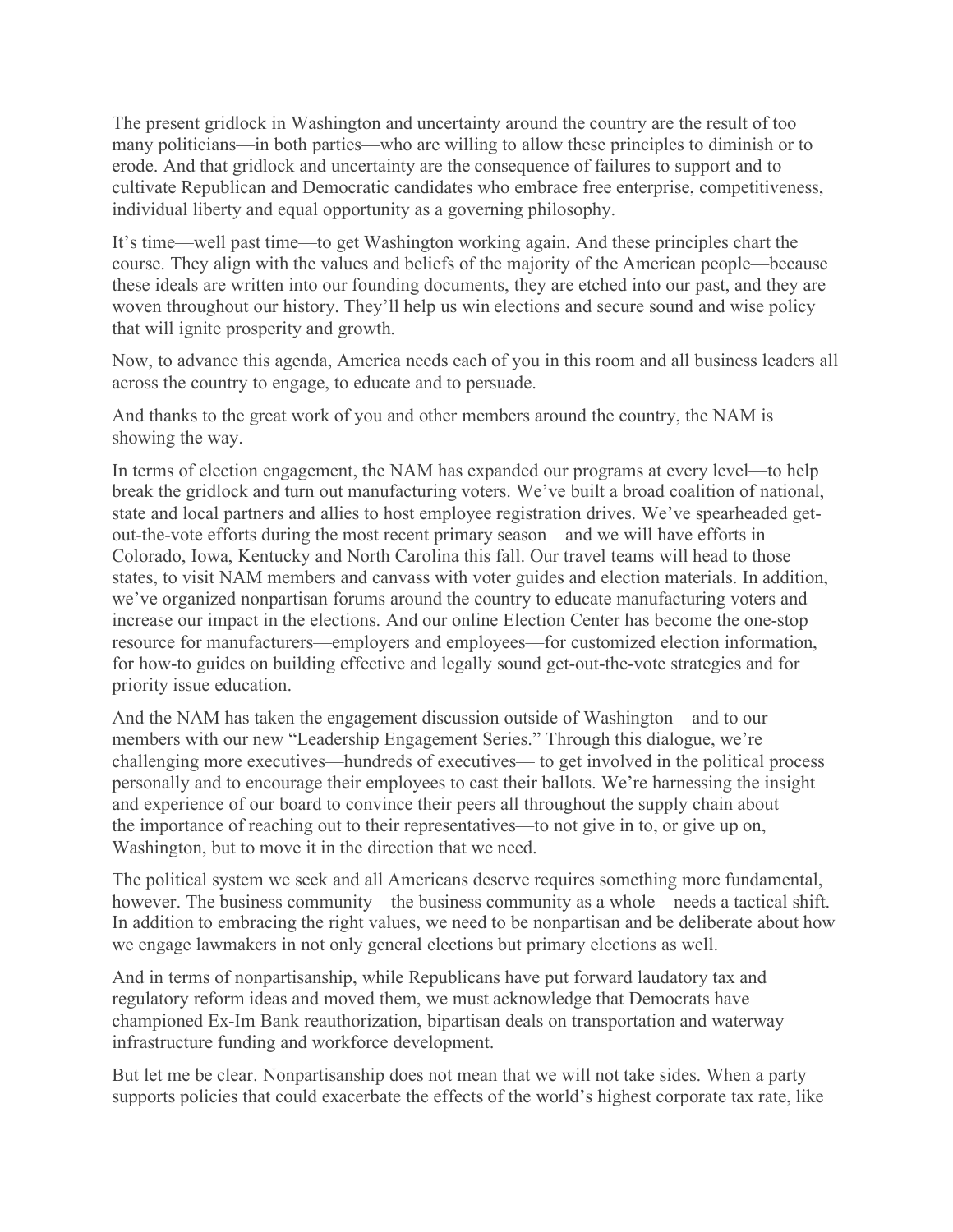the Administration's piecemeal tax measures, endangering the livelihoods of families in the United States, we will respond. And we have.

Let me be clear about something else as well. We need someone at 1600 Pennsylvania Avenue who will not seize upon issues, like inversions, to score political points. We need a president, whoever he or she is, to stand up for American businesses and provide the leadership to attract headquarters to our shores—rather than using his or her office to demonize business and job creators. A president who is willing to provide the leadership to make our tax code more competitive and reform our regulatory framework—in order to attract corporate investment to our country. Anything less than that is a total failure of leadership.

We need pro-business Democrats, particularly in congressional districts that vote uniformly democratic, as well as pro-business Republicans. We need nominees in both parties who advance commonsense solutions.

And, my friends, if we are to succeed, we must also be smarter about how we engage in the political process. Duplication and competition for resources is just plain foolish. Resources must be committed to where they are needed most. Engagement in primary elections is absolutely critical; otherwise, we allow the extremes, in both parties, to decide who wins and who loses.

We have to help a new generation of leaders emerge—people who know how to create jobs and grow a business. We're just about ready to turn the corner to the 2016 election. And you know, I've been thinking: what better place, than right here, to float an idea as good as this one? I'll bet we could put together a really strong finance committee for a guy named Doug Oberhelman. So what do you think, Doug? Are you ready to enter the arena?

But seriously, we need to engage members of Congress in their districts, on the shop floors, in labs, in offices and in plants—so they can see the true value business brings to their constituents.

And the business community needs to speak with one voice— across industries—for a common agenda. The ultimate goal—growth—will benefit all of us, increasing demand for our products and allowing companies and the people of this nation to prosper for generations.

And above all, we need manufacturing voters to vote. Think about this: Of 123 million eligible voters in the 25 states that held primary elections in 2014, only 18 million cast a ballot. So, since 90 percent of congressional districts are not competitive thanks to radical gerrymandering, that means that a little more than 14 percent—the people who tend to be the most extreme partisans—are deciding the outcomes of elections.

It's no wonder that we have gridlock in this town. From a purely reelection standpoint, there's no benefit to working together. There's no benefit to actually finding solutions.

But imagine this: 17 million voters whose jobs depend on the success of manufacturing, 17 million voters heading to the polls. And suddenly, we have a new electorate, one that secures commitments from candidates to support policies that increase growth, investment and opportunity. And then we have a new day in politics—a rising sun on an America that works again.

Ladies and gentlemen, these are our ideas for progress. These are our ideas to end the gridlock, to enact the right policies and to strengthen our nation. These are the ideas to reignite that beacon